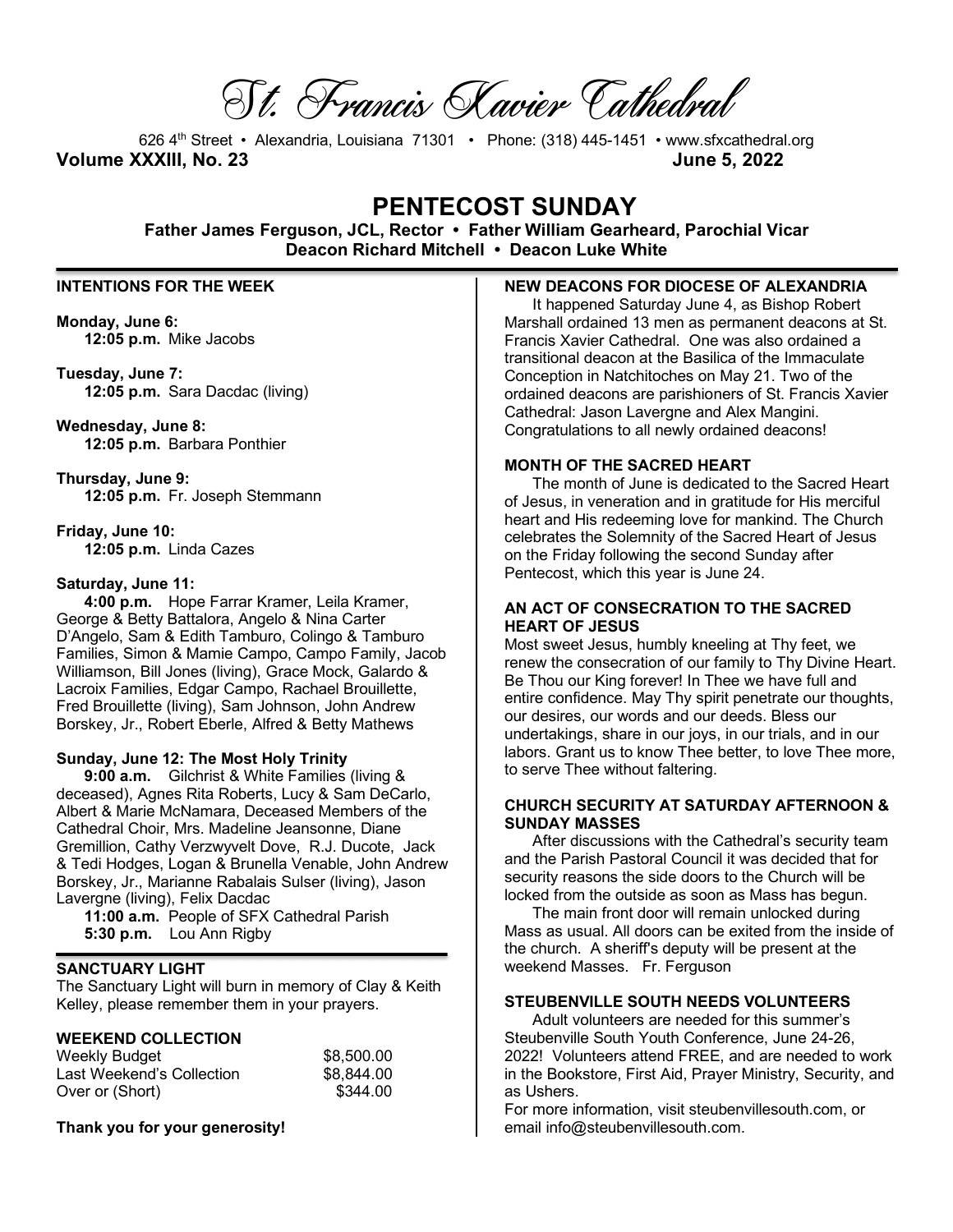#### **WE NEED TEACHERS! ELEMENTARY ● MIDDLE ● HIGH SCHOOL**

If interested, please contact the Office of Catholic Schools at (318) 445-6424 ext. 227 or fill out and submit an application on the diocesan website: https://www.diocesealex.org/our-diocese/catholicschools/job-applications/

# **PILGRIMAGE TO UK - OCTOBER 10-19**

Fr. Thomas Kennedy will be the spiritual director for a pilgrimage to England and Scotland this fall. Visit beautiful holy sites including the Durham Cathedral, Our Lady of Walsingham Shrine and the ruins of St. Andrew's Cathedral. Other highlights include: Westminster Cathedral and the Tower of London; Shrine of St. Margaret and Edinburgh Castle, both in Scotland. Limited space left! Contact Magnificat Travel at https://holytravels.org/englandandscotland

or call (337) 291-1933.

#### **SPECIAL COLLECTION – RESTORATION FUND JUNE 4 & JUNE 5**

The monthly collection for the Restoration Fund will be taken up Saturday, June 4 and Sunday, June 5. Your continued support and generosity is deeply appreciated

#### **BIRTHDAYS – June 5 – June 11**

Michael Monceaux, Eva Slaughter, Eloise Thiels, Gregory Upton

# **NECROLOGY – June - June 11**

| Rev. Michael S. Becker      | +June 5, 1955  |
|-----------------------------|----------------|
| Rev. Clemente Mauricio      | +June 6, 2021  |
| Rev. Jamie Medina-Cruz      | +June 7, 2013  |
| Msgr. Nicholas F. Vandegaer | +June 9, 1945  |
| Msgr. Francis J. Plutz      | +June 11, 1952 |

# **PRAY FOR OUR DEACON ASPIRANTS**

Jason Lavergne and Alex Mangini

# **FLOCKNOTES AND LIVE-STREAMING**

Flocknotes is an email and text message application that allows you to receive news and information from the CathedralYou can sign up to receive the weekly bulletin and the Sunday Mass Liturgy Guide, plus receive other notifications from the church.

If you are interested in receiving information via this platform, please go to flocknote.com and search either by City (Alexandria) or the Zip Code (71301) and sign up there. You can unsubscribe anytime. If you have any questions or need assistance with getting set up, please send an email to Deacon Richard Mitchell at dcnmitchell@diocesealex.org. Try it out! Stay connected!

# **FOR OUR MILITARY**

 *If members of your family have been called to active military duty, or are already on active duty, please let us know, and we will place their names for prayer in the church bulletin. Please call the church secretary at telephone 445-1451, ext. 14, or you may email her at aryder@parish.diocesealex.org.* Known military are:

 Known military are: Gerard A. Abair, Jr., Brent Marcus Barbour, Byron P. Barbour, Quincy Bordelon, Kevin Burnett, Delaney Byard, James Domzalski, II, Andrew Hill, Kenneth Jeansonne, Jeffrey Kelso, Chad McCann, Co. G-2-238, Evan Nugent, Simon Pelto, Kaneon Rachal, Matthew Raines, Kevin Rainesie

#### **PRAYERS FOR THE SICK**

Sharon Andrew, Fred Brouillette, Daisy Bynog, Carol & Bob Brossett, Janice Brossett, Patrick Charles, Willis Coco, Barbara Cole, Wayne Cole, Alfred Cook, Jr., Kathy Cumella, Brenda Ducote, Cecile Ducote, Norris Ducote, Cathy Grant, Darlene Gremillion, Rosemary Gremillion, Brenda Hardee, Carolyn Harger, Anna Hooper, Clara Hubbard, Patrick Jones, Cody & Scott Lachney, Pam Lloyd, Audrey Luczak, Melissa McGlothlin, Peggy McNeely, Clyde Peterson, Diane Rabalais, , Jimmie Sanchez, Kemal Sanli, Marianne Rabalais Sulser, Stephen V. Waters, Kitty Wislon, Lee Arthur Wilson, Leonard Wilson, Tony Wilson, Jim Domzalski, Sr.

# **ADVERTISER FOR THE WEEK**



**auto · home · life Lisa Campo 318-704-6069 1307 Peterman Dr.**

**We appreciate our advertisers and encourage your patronage.**